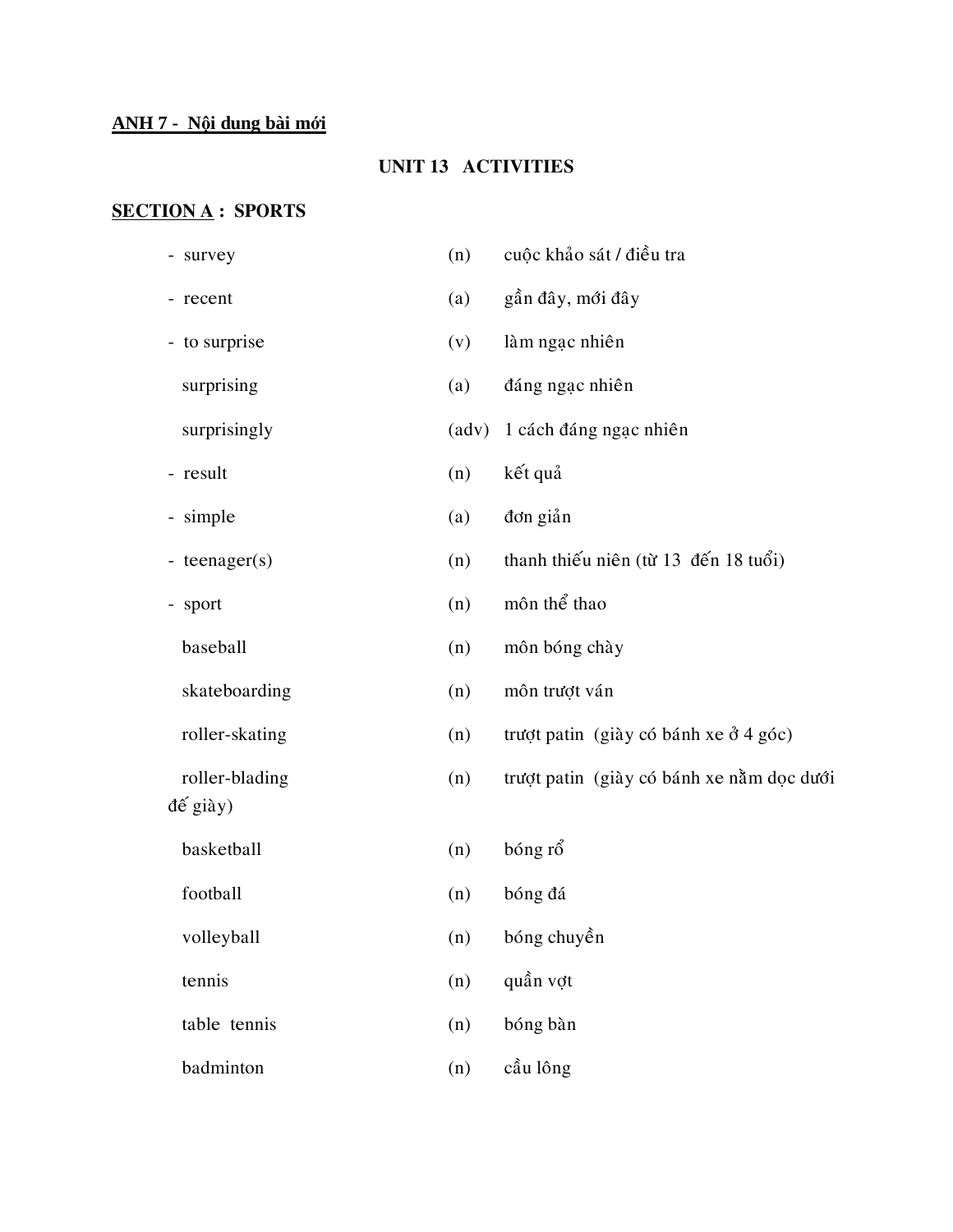| swimming                             | (n) | bơi lội                                          |
|--------------------------------------|-----|--------------------------------------------------|
| - popular                            | (a) | phổ biến                                         |
| - choice                             | (n) | sự chọn lựa                                      |
| to choose                            | (v) | chọn lựa                                         |
| - all round the world                |     | khắp thế giới                                    |
| = around the world                   |     | khắp thế giới                                    |
| $=$ all over the world               |     | khắp thế giới                                    |
| - good $\neq$ bad                    | (a) | tốt, giỏi $\neq$ xấu, tệ                         |
| well $\neq$ badly                    |     | (adv) tốt, giỏi $\neq$ 1 cách tồi tệ             |
| - slow $\neq$ quick                  | (a) | chậm $\neq$ nhanh chóng                          |
| slowly $\neq$ quickly                |     | (adv) 1 cách chậm chạp $\neq$ 1 cách nhanh chóng |
| - safe                               | (a) | an toàn                                          |
| safely                               |     | (adv) 1 cách an toàn                             |
| skillful<br>$\overline{\phantom{a}}$ | (a) | điêu luyện                                       |
| skillfully                           |     | (adv) 1 cách điều luyện                          |
| strict                               | (a) | nghiêm khắc                                      |
| strictly                             |     | (adv) 1 cách nghiêm khắc                         |
| - careless $\neq$ careful            | (a) | bất cẩn, cẩu thả $\neq$ cẩn thận                 |
| carelessly $\neq$ carefully          |     | (adv) 1 cách bất cẩn, cẩu thả $\neq$ 1 cách cẩn  |
| thận                                 |     |                                                  |
| - interesting                        | (a) | hay, thú vị                                      |
| interestingly                        |     | (adv) 1 cách thú vị                              |
| - to cycle                           | (v) | dap xe                                           |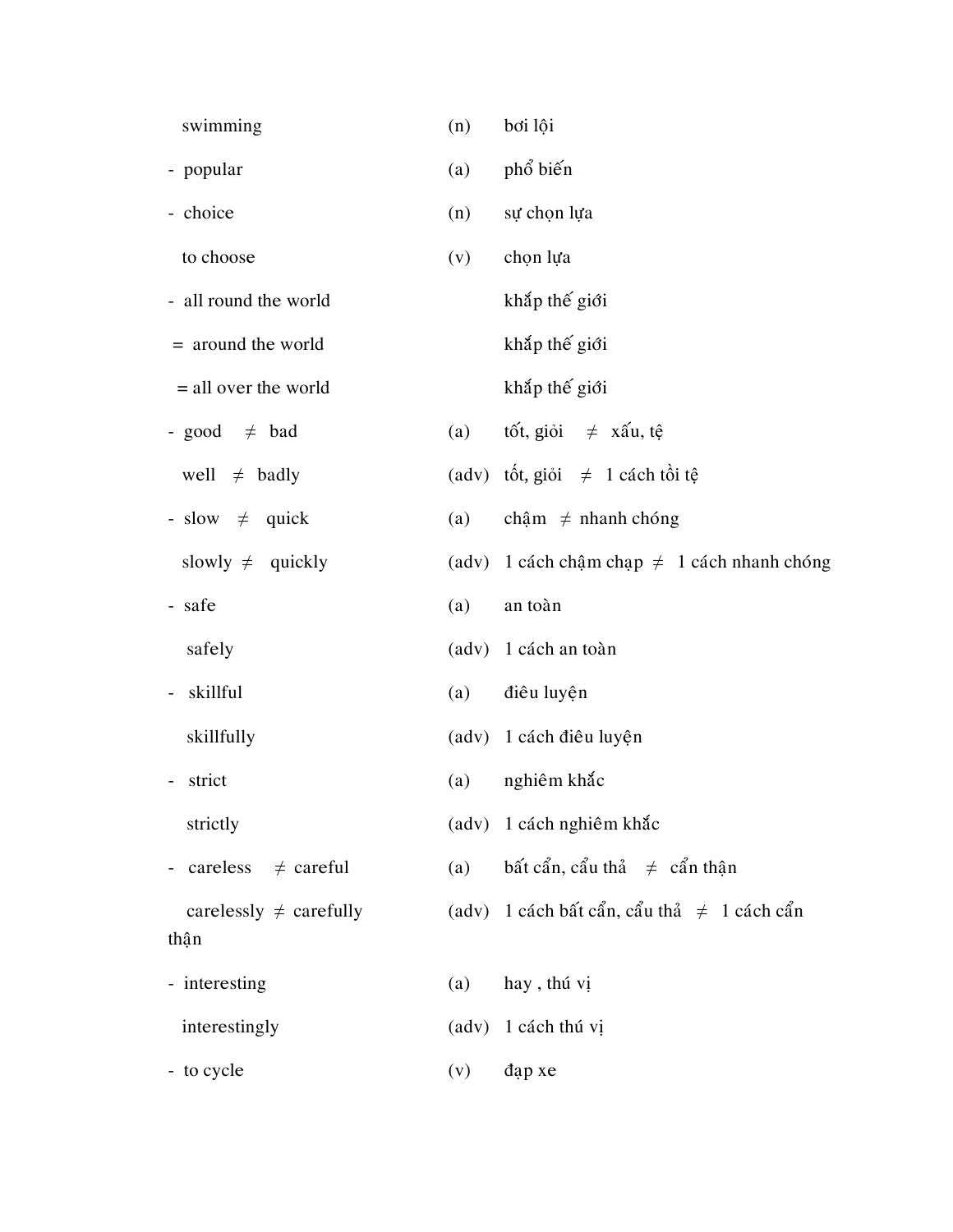| cyclist                                                                 | (n) | người đi xe đạp                |
|-------------------------------------------------------------------------|-----|--------------------------------|
| - to participate $\mathbf{in} =$ to take part $\mathbf{in}(v)$ tham gia |     |                                |
| participant                                                             |     | (n) người tham gia             |
| district                                                                | (n) | quận, huyện                    |
| - competition                                                           | (n) | cuộc thi đấu                   |
| prize                                                                   | (n) | giải thưởng                    |
| therefore                                                               |     | (adv) vì vậy                   |
| - to organize                                                           | (v) | tổ chức                        |
| the number of                                                           | (n) | số lượng $\dots$               |
| to increase                                                             | (v) | tăng lên                       |
| - to volunteer                                                          | (v) | xung phong, tình nguyện        |
| - to take a walk                                                        | (v) | di dao                         |
| easy $\neq$ difficult                                                   | (a) | dễ dàng $\neq$ khó khăn        |
| expensive $\neq$ inexpensive                                            | (a) | mắc tiền $\neq$ không mắc tiền |
| clear                                                                   | (a) | rõ ràng                        |
| clearly                                                                 |     | (adv) 1 cách rõ ràng           |
| kid(s)                                                                  | (n) | trẻ con                        |
| ability                                                                 | (a) | khả năng                       |
| to improve                                                              | (v) | trau giồi, cải thiện           |
| aware                                                                   | (a) | có ý thức                      |
| awareness                                                               | (n) | sự ý thức                      |
| to be aware of                                                          | (v) | $\acute{y}$ thức về            |
| aim                                                                     | (n) | mục tiêu                       |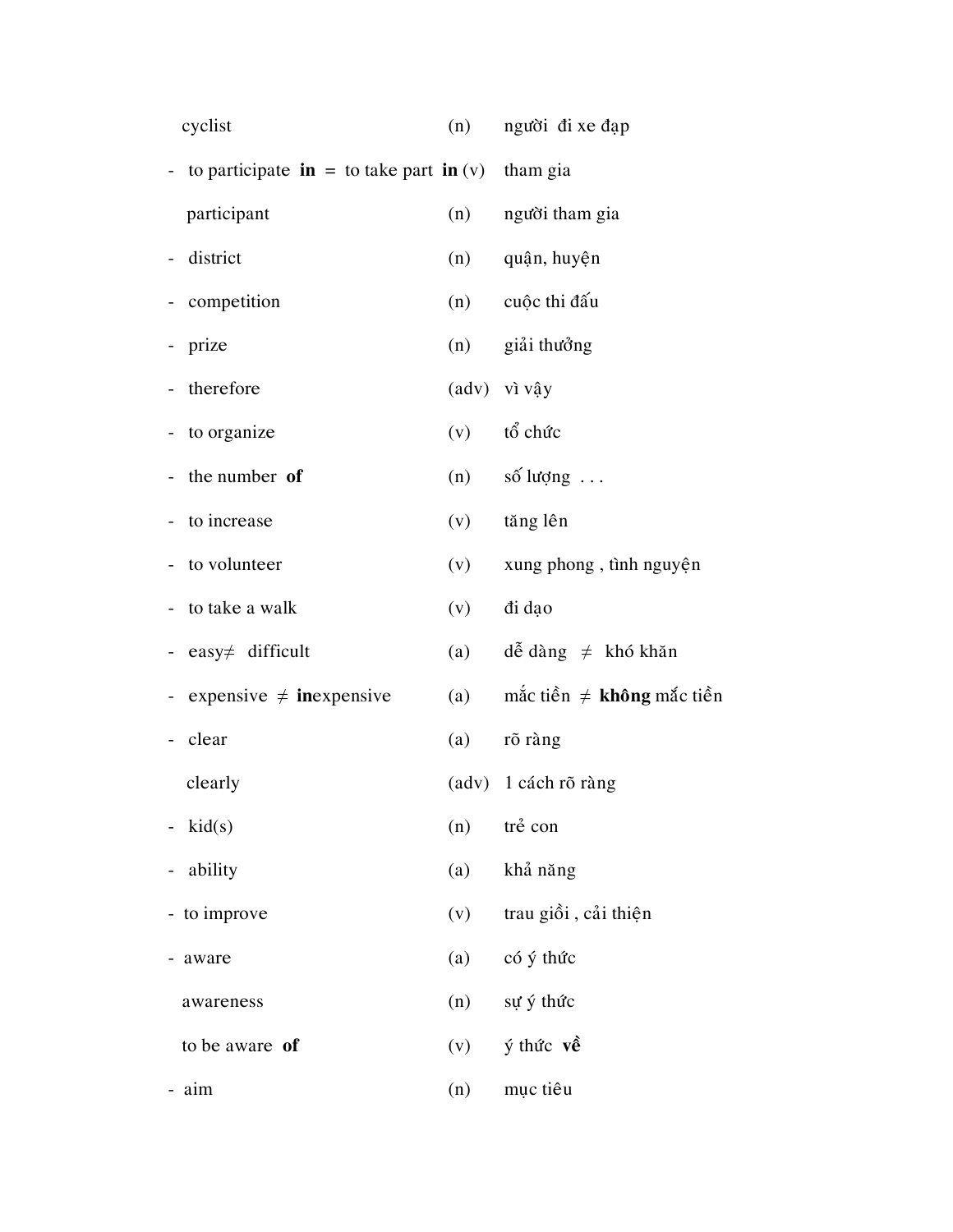| - program           | (n) | chương trình                   |
|---------------------|-----|--------------------------------|
| - pool              | (n) | hồ bơi                         |
| - lifeguard         | (n) | người cứu hộ                   |
| - to stay away from | (v) | tránh xa khỏi                  |
| - pool edge         | (n) | bờ hồ                          |
| - adult             | (n) | người lớn, người trưởng thành. |
| - to obey           | (v) | vâng lời                       |
| - accident          | (n) | tai nan                        |
| - risk              | (n) | sự rủi ro, sự nguy hiểm        |

#### **\* Remember**

#### **1/ Adjectives and Adverbs:**

 **( Tính từ và Trạng từ )**

 $ADJ + LY \rightarrow ADV$ 

- Ex:  $ADJ \rightarrow ADV$ 
	- **Slow - Slowly**
	- **Bad - Badly**

#### Careful --→ Carefully

#### **\* Notes :**

**- Some special cases ( một số trường hợp đặc biệt )**

**ADJ - ADV Good - well Fast -- fast Hard -- hard**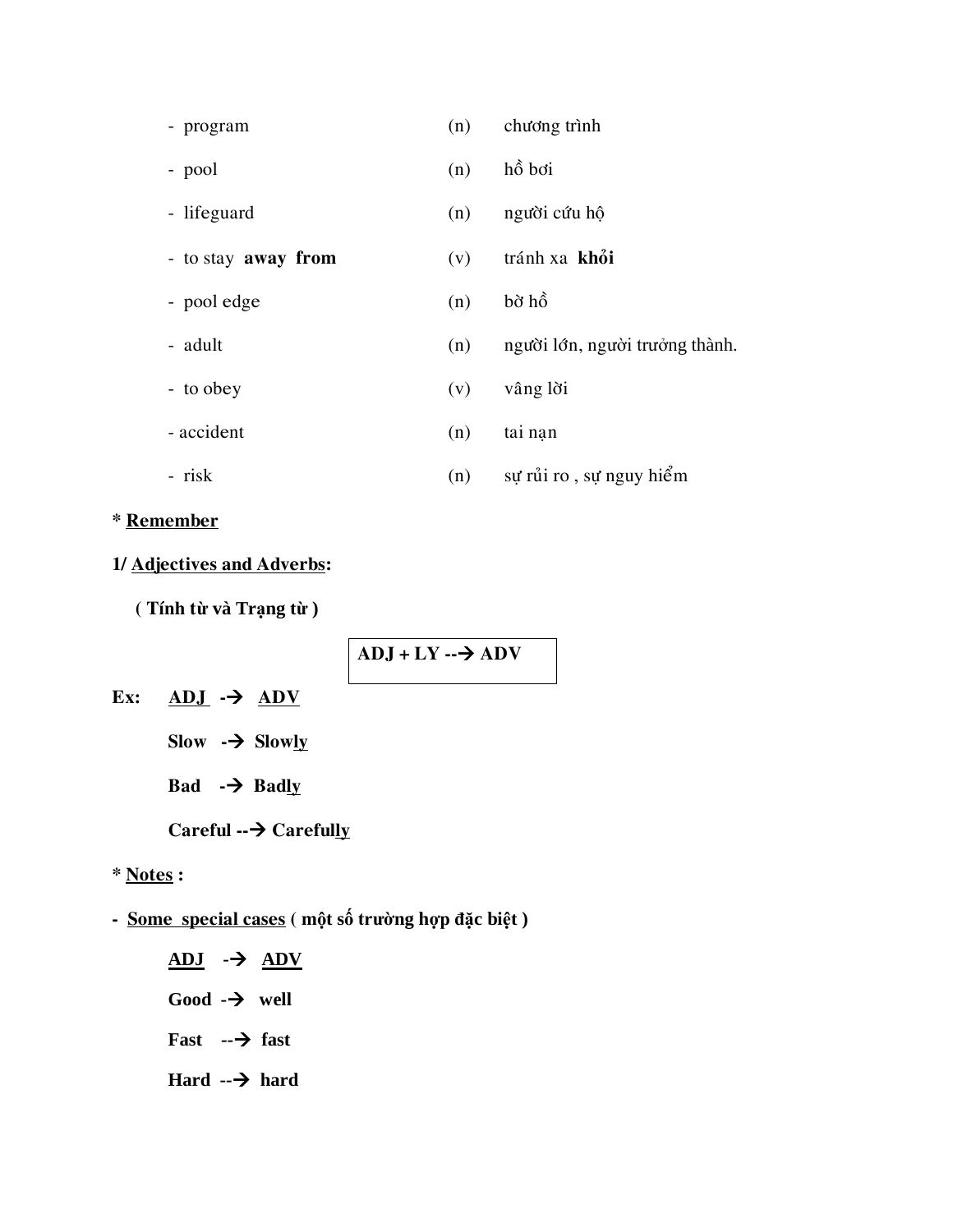**Late - late**

**Ex: 1/ He is a very good swimmer.**

#### **-** → **He swims very <u>well.</u>**

## **2/ Hoa runs very fast.**

**- Hoa is a very fast runner.**

## **SECTION B : COME AND PLAY**

| - $paddle(s)$                 | (n) | vợt (bóng bàn, quần vợt) |
|-------------------------------|-----|--------------------------|
| - spare                       | (a) | dư, dự phòng             |
| - ought to                    | (v) | phải, nên                |
| - ready                       | (a) | sån sàng                 |
| to be ready                   | (v) | sån sàng                 |
| - most of $\ldots$            |     | (pron) đa số, hầu hết    |
| - surface                     | (n) | bề mặt                   |
| - land                        | (n) | mặt đất                  |
| - ocean                       | (n) | đại dương                |
| man                           | (n) | con người                |
| - underwater                  | (n) | ở dưới nước              |
| underwater world              | (n) | thế giới dưới nước       |
| - pearl                       | (n) | ngọc trai                |
| - to dive                     | (v) | lặn                      |
| diver                         | (n) | thợ lặn                  |
| - special breathing equipment | (n) | thiết bị thở đặc biệt    |
| - to invent                   | (v) | phát minh                |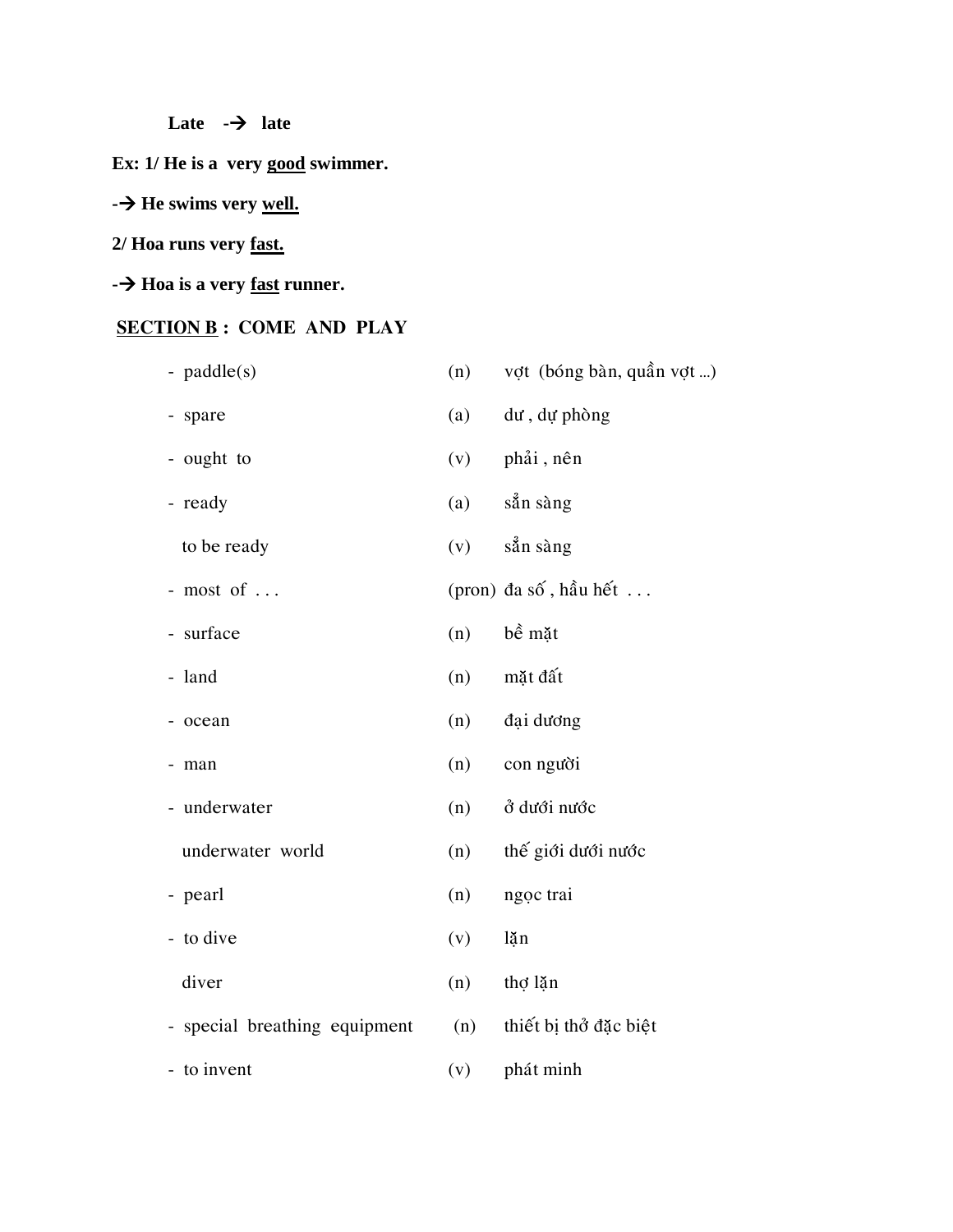| invention                             | (n)   | sự phát minh               |
|---------------------------------------|-------|----------------------------|
| - free                                | (a)   | tự do                      |
| freely                                | (adv) | 1 cách tự do               |
| scuba                                 | (n)   | bình dưỡng khí             |
| scuba-diving                          | (n)   | việc lặn có bình dưỡng khí |
| - popular                             | (a)   | phổ biến                   |
| vessel                                | (n)   | tàu lớn, thuyền            |
| deep-sea<br>-                         | (a)   | ngoài khơi                 |
| - to explore                          | (v)   | thám hiểm                  |
| exploration                           | (n)   | sự thám hiểm               |
| explorer                              | (n)   | nhà thám hiểm              |
| thanks to<br>$\overline{\phantom{0}}$ |       | (exp.) nhờ vào             |
| human                                 | (n)   | con người                  |
| opportunity                           | (n)   | cơ hội, dịp                |
| science                               | (n)   | khoa học                   |
| scientist(s)                          | (n)   | nhà khoa học               |
|                                       |       |                            |

## **\* Remember** :

#### **1/ Modal verbs :**

#### **Can/ Could/ Will/ Would/ Should/ Have to + Vo**

## Ex: You should **go** to bed early

She can **play** tennis well.

## **\* Should = Ought to : nên**